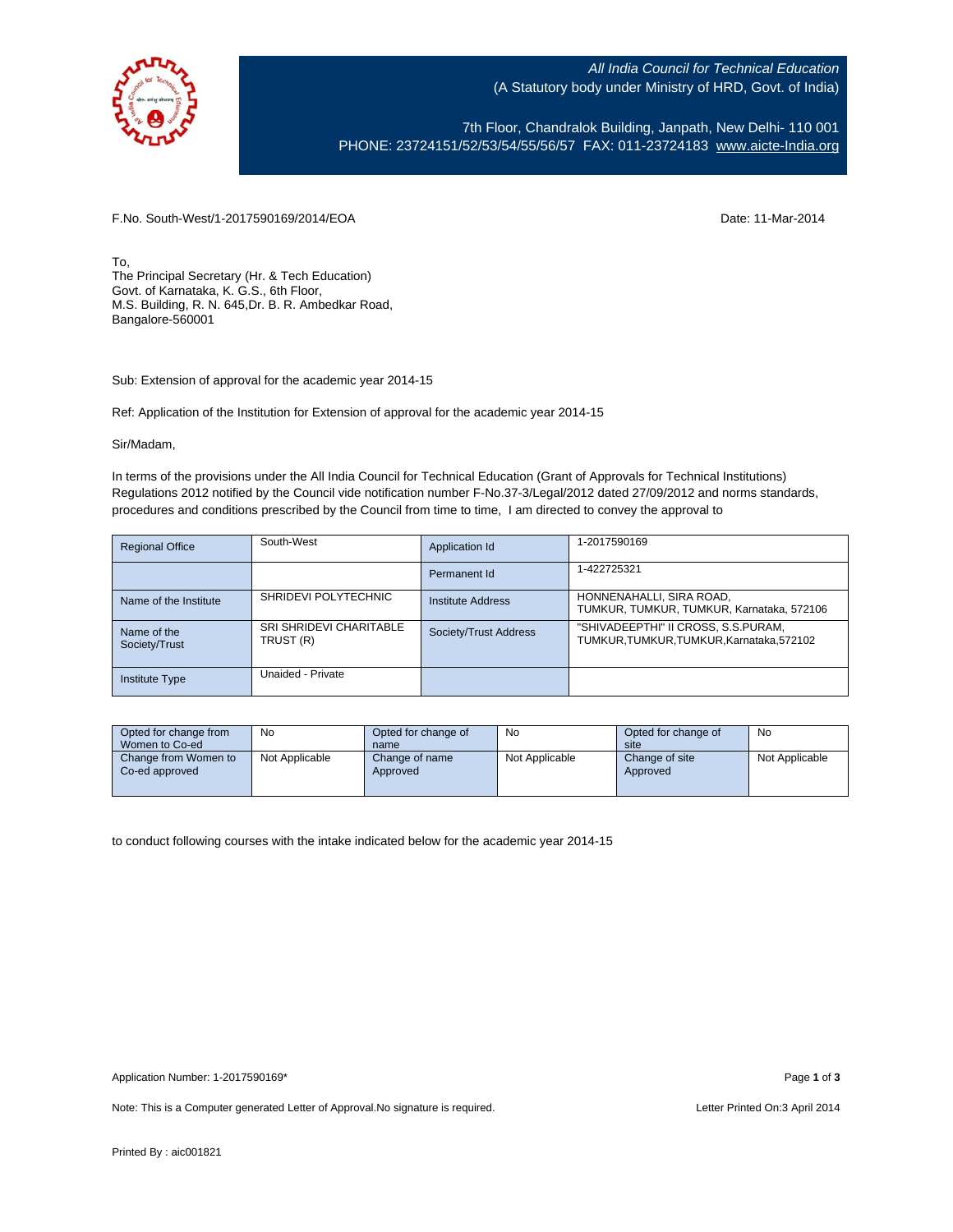

## All India Council for Technical Education (A Statutory body under Ministry of HRD, Govt. of India)

7th Floor, Chandralok Building, Janpath, New Delhi- 110 001 PHONE: 23724151/52/53/54/55/56/57 FAX: 011-23724183 [www.aicte-India.org](http://www.aicte-india.org/)

| Application Id: 1-2017590169                          |           | Course         |                                                                   | <b>Affiliating Body</b>    |                                                           |                              |                     |                     |           |
|-------------------------------------------------------|-----------|----------------|-------------------------------------------------------------------|----------------------------|-----------------------------------------------------------|------------------------------|---------------------|---------------------|-----------|
|                                                       |           |                |                                                                   |                            | Intake 2013-14                                            | Intake Approved for<br>14-15 | NRI Approval status | PIO Approval status |           |
| Program                                               | Shift     | Level          | Full/Part Time                                                    |                            |                                                           |                              |                     |                     |           |
| <b>ENGINEERING</b><br><b>AND</b><br><b>TECHNOLOGY</b> | 1st Shift | <b>DIPLOMA</b> | <b>CIVIL</b><br><b>ENGINEERING</b>                                | <b>FULL</b><br><b>TIME</b> | Department of<br>Technical Education,<br>Bangalore        | 120                          | 120                 | <b>No</b>           | No        |
| <b>ENGINEERING</b><br><b>AND</b><br><b>TECHNOLOGY</b> | 1st Shift | <b>DIPLOMA</b> | <b>COMPUTER</b><br><b>SCIENCE AND</b><br><b>ENGINEERING</b>       | <b>FULL</b><br><b>TIME</b> | Department of<br>Technical Education,<br>Bangalore        | 60                           | 60                  | <b>No</b>           | <b>No</b> |
| <b>ENGINEERING</b><br><b>AND</b><br><b>TECHNOLOGY</b> | 1st Shift | <b>DIPLOMA</b> | <b>ELECTRICAL AND</b><br><b>ELECTRONICS</b><br><b>ENGINEERING</b> | <b>FULL</b><br><b>TIME</b> | Department of<br>Technical Education,<br>Bangalore        | 60                           | 60                  | <b>No</b>           | No        |
| <b>ENGINEERING</b><br><b>AND</b><br><b>TECHNOLOGY</b> | 1st Shift | <b>DIPLOMA</b> | <b>ELECTRONICS &amp;</b><br><b>COMMUNICATION</b><br><b>ENGG</b>   | <b>FULL</b><br><b>TIME</b> | Department of<br>Technical Education,<br>Bangalore        | 60                           | 60                  | <b>No</b>           | <b>No</b> |
| <b>ENGINEERING</b><br><b>AND</b><br><b>TECHNOLOGY</b> | 1st Shift | <b>DIPLOMA</b> | <b>MECHANICAL</b><br><b>ENGINEERING</b>                           | <b>FULL</b><br><b>TIME</b> | Department of<br><b>Technical Education,</b><br>Bangalore | 120                          | 120                 | N <sub>0</sub>      | <b>No</b> |
| <b>ENGINEERING</b><br><b>AND</b><br><b>TECHNOLOGY</b> | 1st Shift | <b>DIPLOMA</b> | <b>MECHATRONICS</b>                                               | <b>FULL</b><br><b>TIME</b> | Department of<br><b>Technical Education,</b><br>Bangalore | 60                           | 60                  | <b>No</b>           | No        |

• Validity of the course details may be verified at www.aicte-india.org>departments>approvals

The above mentioned approval is subject to the condition that SHRIDEVI POLYTECHNIC shall follow and adhere to the Regulations, guidelines and directions issued by AICTE from time to time and the undertaking / affidavit given by the institution along with the application submitted by the institution on portal.

In case of any differences in content in this Computer generated Extension of Approval Letter, the content/information as approved by the Executive Council / General Council as available on the record of AICTE shall be final and binding.

Note: This is a Computer generated Letter of Approval. No signature is required. <br>
Note: This is a Computer generated Letter of Approval. No signature is required.